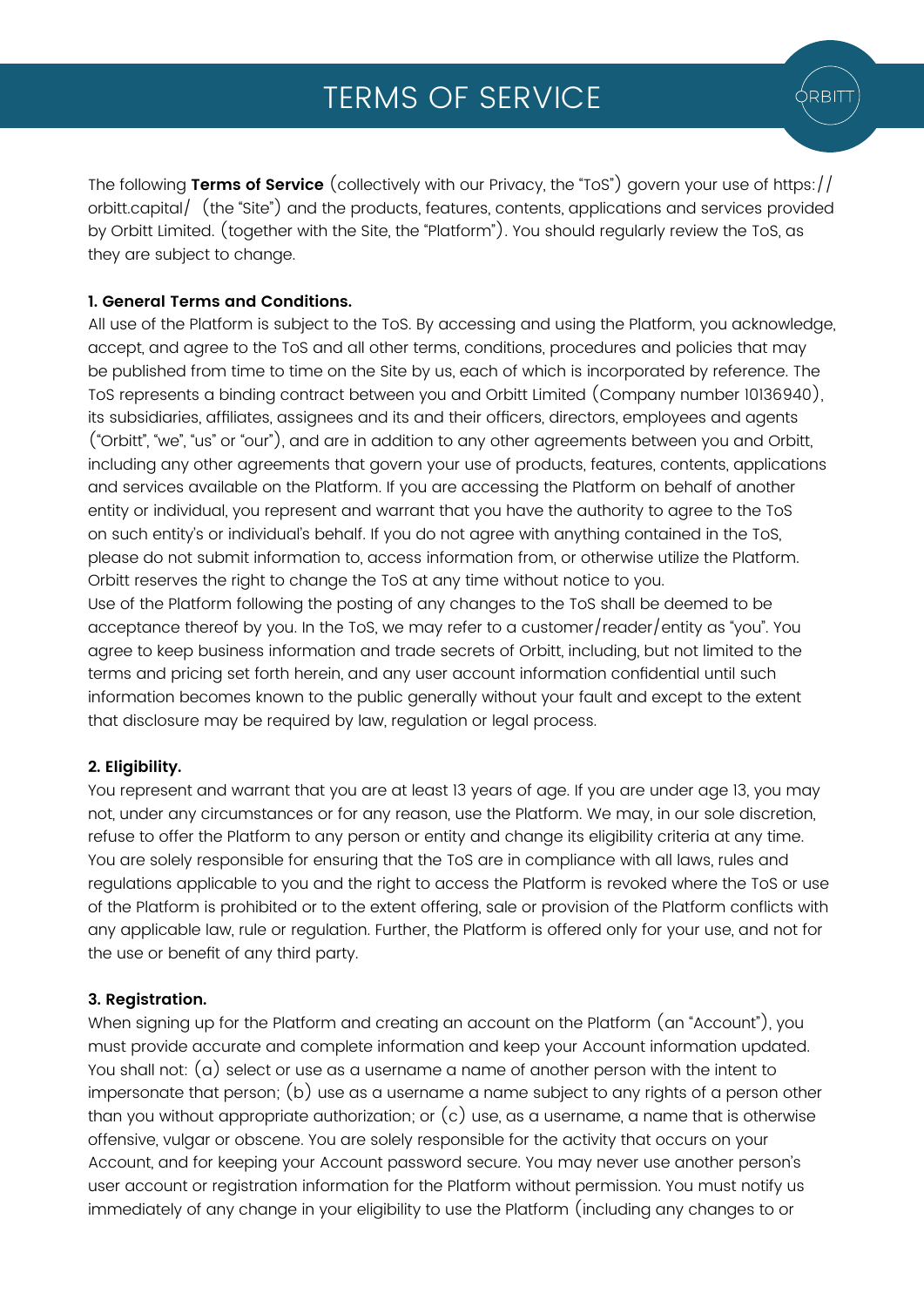revocation of any licenses from state authorities), breach of security or unauthorized use of your Account. You should never publish, distribute or post login information for your Account. You shall have the ability to delete your Account, either directly or through a request made to one of our employees or affiliates.

#### **4. Privacy.**

Your privacy is very important to us. Orbitt's Privacy Policy explains how we treat your personal information and protect your privacy when you are using our Platform. By using our Platform, you agree that Orbitt may use your information as set forth in the Privacy Policy. We designed our Privacy Policy to make important disclosures about how you can use Orbitt to share with others and how we collect and can use your content and information. We encourage you to read the Privacy Policy, and to use it to help make informed decisions.

#### **5. Use of the Platform; Limitations; Acceptable Use.**

• The Platform is designed for private market deal professionals to connect with each other for the purposes of general networking, business development, seeking and managing investment or acquisition opportunities, and identifying investors and providers of capital. Members of the Platform use a variety of tools to implement the aforementioned processes, including data room and document hosting tools, communication and messaging tools, and a variety of reports and analytics. Orbitt is not involved in the actual transaction between buyers and sellers, and does not render investment or legal advice in connection therewith. None of the information submitted on the Platform constitutes a solicitation, offer, opinion, or recommendation by Orbitt to buy or sell any shares or securities or other financial instruments or to provide legal, tax, accounting, or investment advice or services regarding the suitability or profitability of any security of any kind, investment or transaction. Orbitt has not made any recommendations regarding the merit of any company identified on the Platform, made any recommendation regarding the purchase or sale of any shares or security, or endorsed or sponsored any company identified on the Platform. For that reason all users of the Platform agree to be responsible for their own due diligence and the legal and regulatory compliance of any transaction they enter into, and Orbitt makes no representation or assurance about such compliance. As a user of the Platform, you are required to provide true and accurate information about their businesses, and to update and maintain such information, but Orbitt cannot and does not confirm the accuracy of information provided.

• If Orbitt permits you to input information into the Platform, you may not (and may not permit any third party to) input any information or content that:

• you know is false, misleading, untruthful or inaccurate;

• is promotional in nature, including solicitations for funds or businesses, without the prior written authorization of Orbitt;

• constitutes junk mail, spam, chain letters, pyramid schemes or the like;

• is unlawful, harmful, threatening, abusive, harassing, tortious, defamatory, vulgar, obscene, libellous, deceptive, fraudulent, invasive of another's privacy, offensive, profane, hateful or is racially, ethnically or otherwise objectionable as determined by us in our sole discretion, or otherwise violates the legal rights of others;

• you do not have the right to make available under any law or under contractual or fiduciary relationships (such as inside information, proprietary and confidential information learned or disclosed as part of employment relationships or under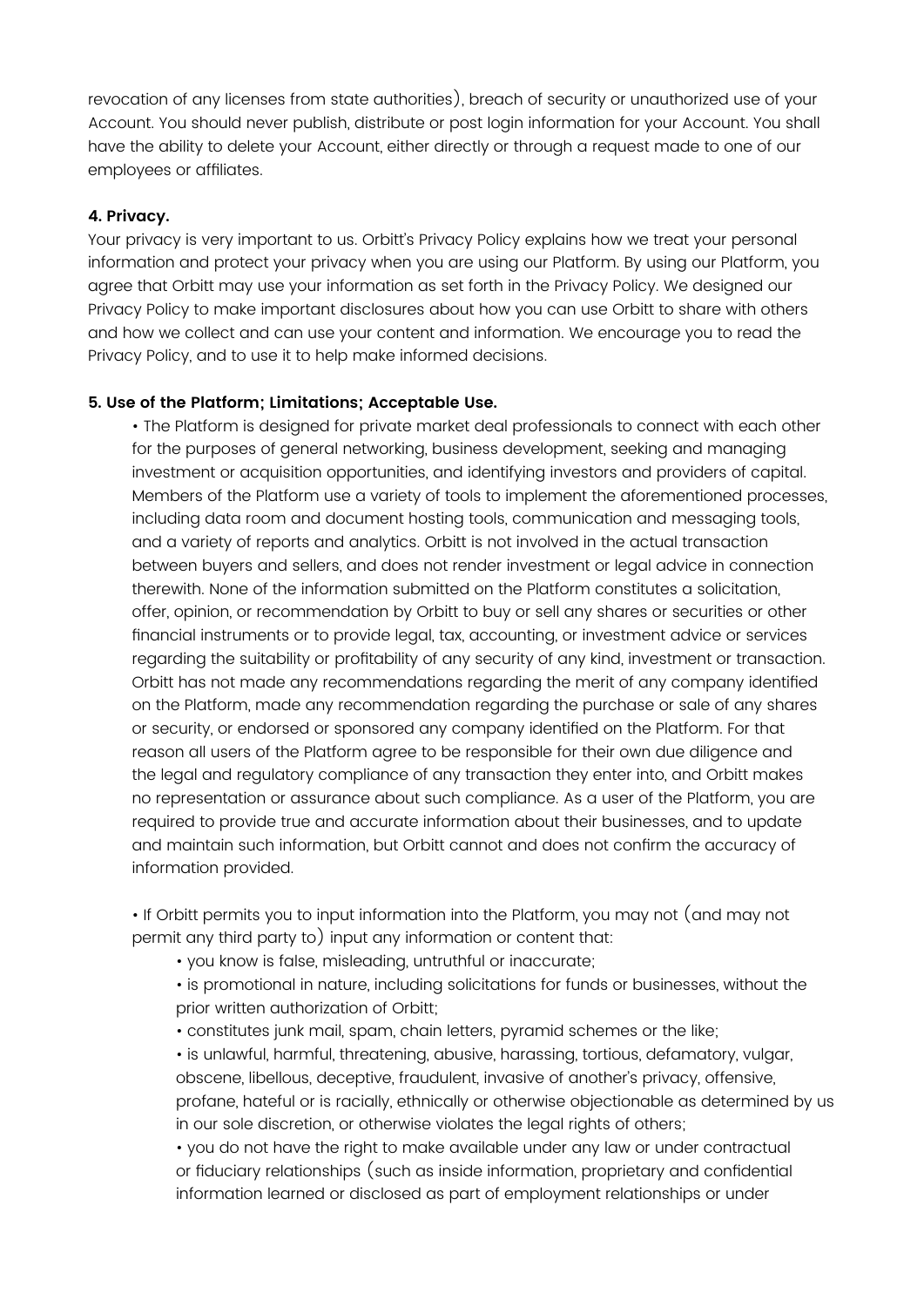nondisclosure agreements):

• infringes any patent, trademark, trade secret, copyright, right of publicity or other proprietary rights of any party or violates any law or contractual duty;

• impersonates any person or entity, including any of our employees or representatives; or

• contains software viruses or any other computer code, files, or programs designed to interrupt, destroy, gain access to or limit the functionality of any computer software or hardware, or telecommunications equipment.

• You shall not: (i) take any action that imposes or may impose (as determined by us in our sole discretion) an unreasonable or disproportionately large load on our (or our third party providers') infrastructure; (ii) interfere or attempt to interfere with the proper working of the Platform or any activities conducted on the Platform; (iii) bypass, circumvent or attempt to bypass or circumvent any measures we may use to prevent or restrict access to the Platform (or other accounts, computer systems or networks connected to the Services); (iv) use manual or automated software, devices, or other processes to "crawl" or "spider" any page of the website; (v) harvest or scrape any Content from the Platform; or (vi) otherwise take any action in violation of our guidelines and policies.

• You shall not (directly or indirectly): (i) decipher, decompile, disassemble, reverse engineer or otherwise attempt to derive any source code or underlying ideas or algorithms of any part of the Platform (including without limitation any application), except to the limited extent applicable laws specifically prohibit such restriction, (ii) modify, translate, or otherwise create derivative works of any part of the Platform, or (iii) copy, rent, lease, distribute, or otherwise transfer any of the rights that you receive hereunder. You shall abide by all applicable local, state, national and international laws and regulations.

• We also reserve the right to access, read, preserve, and disclose any information as we reasonably believe is necessary to (i) satisfy any applicable law, regulation, legal process or governmental request, (ii) enforce the ToS, including investigation of potential violations hereof, (iii) detect, prevent, or otherwise address fraud, security or technical issues, (iv) respond to user support requests, or  $(v)$  protect the rights, property or safety of us, our users and the public.

• Orbitt reserves the right to edit, restrict or remove any content you provide for any reason or no reason at any time. The information and materials made available through the Platform may contain typographical errors or inaccuracies. In addition, Orbitt does not control the information provided by other users that is made available through the Platform.

• Orbitt reserves the right to refuse service, terminate relationships, and/or cancel orders in its discretion.

## **6. Intellectual Property; Copyright.**

• Content. The contents of the Platform and any products or services provided or sold by Orbitt, including the Platform's look and feel, text, graphics, logos, button icons, images, audio and video clips (if any) and software, as well as the compilation of businesses, advisors, investors and lenders listed on the Platform ("Content"), are the property of Orbitt or its content suppliers, and are subject to the copyright or other intellectual property rights of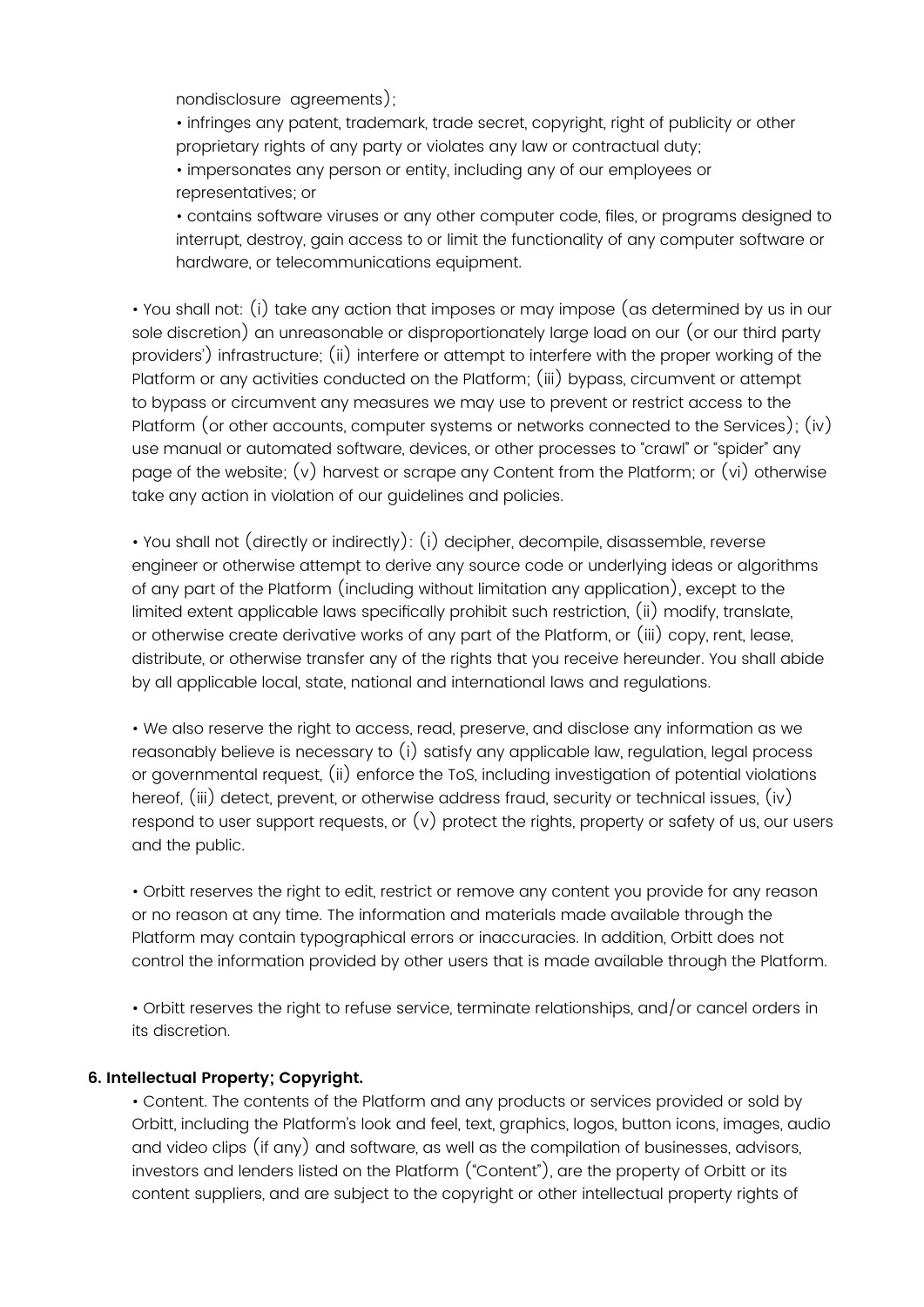Orbitt and to the terms of licenses held by Orbitt. Such intellectual property is protected by federal and state law.

• Use License. Subject to the ToS, we grant each user of the Platform a worldwide, nonexclusive, non-sublicensable and non-transferable license to use (i.e., to download and display locally) Content solely for purposes of accessing and using the Platform. Any unauthorized use, reproduction, modification, distribution, transmission, republication, display or performance of the Content and software on this Platform, or of any products or services sold by Orbitt, is strictly prohibited. You may copy information from the Platform only as strictly necessary for your own use of the Platform. Otherwise, no portion of the Platform may be reproduced, duplicated, copied, sold, resold, licensed, rented or otherwise exploited for any commercial purpose that is not expressly permitted by Orbitt. The commercial use or public dissemination of any information and data gathered from Orbitt is strictly prohibited, unless specifically authorized in writing. Any violation of the foregoing may subject you to compensatory and punitive damages, and shall specifically also entitle Orbitt to equitable relief, in addition to any other available remedies.

• User Content. All Content added, created, uploaded, submitted, distributed, or posted to the Platform by users (collectively, "User Content"), whether publicly posted or privately transmitted, is the sole responsibility of the person who originated such User Content. You represent and warrant that all User Content provided by you is accurate, complete, up-todate, in compliance with all applicable laws, rules and regulations and you have all rights to provide the User Content and grant the licenses set forth in Section  $6(d)$ , to us without infringement or violation of any third party rights, including without limitation, any privacy rights, publicity rights, copyrights, trademarks, contract rights, or any other intellectual property or proprietary rights.

• License Grant. By submitting any User Content to us, you grant Orbitt a perpetual, worldwide, royalty-free, irrevocable, non-exclusive, sub-licensable and transferable right to use, reproduce, modify, adapt, aggregate, publish, create derivative works of, display, perform, distribute and otherwise fully exploit such User Content, in any form or medium known or later developed (including, without limitation, third party websites and feeds), in furtherance of our (and our successors' and assigns') businesses, the terms of the ToS and the actions and transactions contemplated hereby, including after the termination of your Account or the Platform. You also hereby do and shall grant each user of the website and/ or the Platform a non-exclusive, perpetual license to access your User Content through the website and/or the Platform, and to use, edit, modify, reproduce, distribute, prepare derivative works of, display and perform such User Content, including after the termination of your Account or the Platform. For clarity, the foregoing license grants to us and our users does not affect your other ownership or license rights in your User Content, including the right to grant additional licenses to your User Content, unless otherwise agreed in writing. You agree that you will abide by and maintain all and will not and will not allow others to delete or alter, information, restrictions, author attributes or copyright notices contained in any Content accessed through the Platform . Nothing on the Platform or elsewhere should be construed to grant any license or right to use, implied or otherwise, any mark displayed on the Platform without the written permission of Orbitt or the third party owner of the mark.

• Availability of Content. We do not guarantee that any Content will be made available on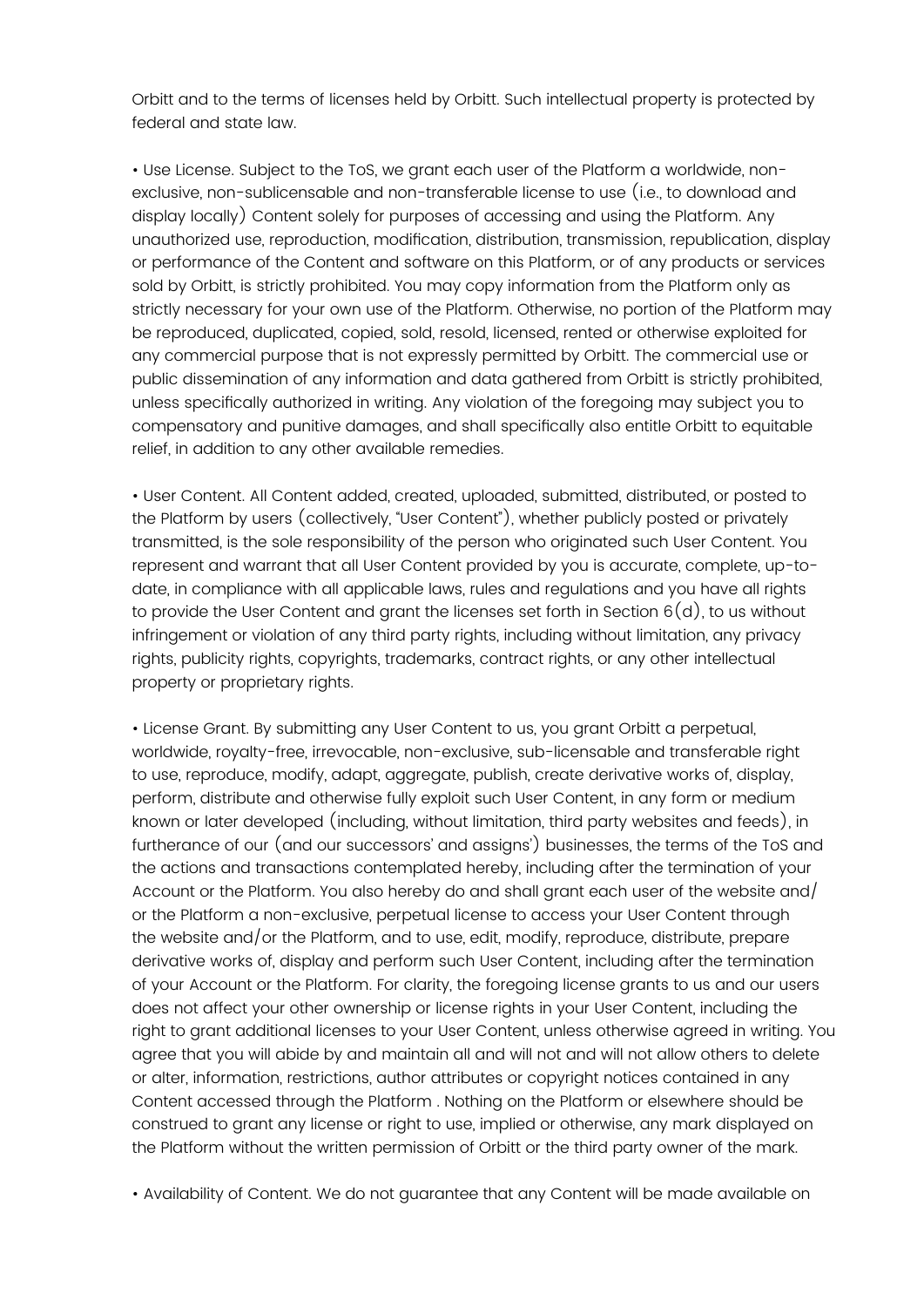the Site or through the Services. Orbitt reserves the right, in its sole discretion, to (i) remove, edit or modify any Content, at any time, without notice to you and for any reason (including, but not limited to, upon receipt of claims or allegations from third parties or authorities that such Content infringes or appears to infringe on intellectual property rights owned by others or if we are concerned that you may have violated the ToS), for no reason at all and (ii) to remove or block any Content from the Platform.

• Copyright Infringement. If you believe that any material contained in the Platform infringes your intellectual property, you should notify Orbitt of the alleged infringement in accordance with the following procedure: Send any notification of claimed copyright infringement to legal@orbitt.capital. To be effective, the notification must be in writing and include the following information: physical or electronic signature of the owner or authorized agent of the owner of the allegedly infringed work; identification of the allegedly infringed work; identification of the material that is claimed to be infringing and reasonably sufficient information for Orbitt to locate the material; contact information of the notifying party, such as address, telephone number and email; a statement that the notifying party has a good faith belief that the use of the material in the manner complained of is not authorized by the owner of the allegedly infringed work, its agent or the law; and a statement, under penalty of perjury that the information in the notification is accurate and the notifying party is the owner or authorized agent of the allegedly infringed work.

# **7. Email Notification.**

Orbitt uses email to communicate with users. You hereby authorize and agree that Orbitt may communicate with you via email and you consent to receiving and giving any notice required under the ToS or any other agreement with Orbitt via email. Orbitt will use reasonable efforts to honour any request you may have to opt out from receiving emails, but under no circumstance will Orbitt have any liability for sending any email to you or to any of its customers. Electronic notices should be sent to legal@orbitt.net.

## **8. Hyperlink Policy.**

The Platform may contain links to third party websites and other websites may contain links to the Platform. Any such link is provided only as a convenience. The inclusion of any link does not imply an affiliation, sponsorship, endorsement, approval, investigation, verification or monitoring by Orbitt of any information contained in any third-party website. In no event shall Orbitt be responsible or liable for the information contained on that third-party website, your use of or inability to use such website and any damage or loss caused or alleged to be caused by or in connection with the use of or reliance on any such information, products or services available on or through any such website. You should also be aware that the terms and conditions of such website and the website's privacy policy may be different from those applicable to your use of the Orbitt Platform.

## **9. Third Party Content.**

Certain portions of the Platform, including, without limitation, information on certain private companies, may contain unedited or third party content. All postings, messages, text, images, links to third-party websites or other materials published or otherwise made available through this section (the "Third Party Content") are the sole responsibility of the person(s) who originated such Third Party Content and Orbitt may not monitor, does not control and does not investigate or validate such Third Party Content; provided that Orbitt reserves the right at all times (but will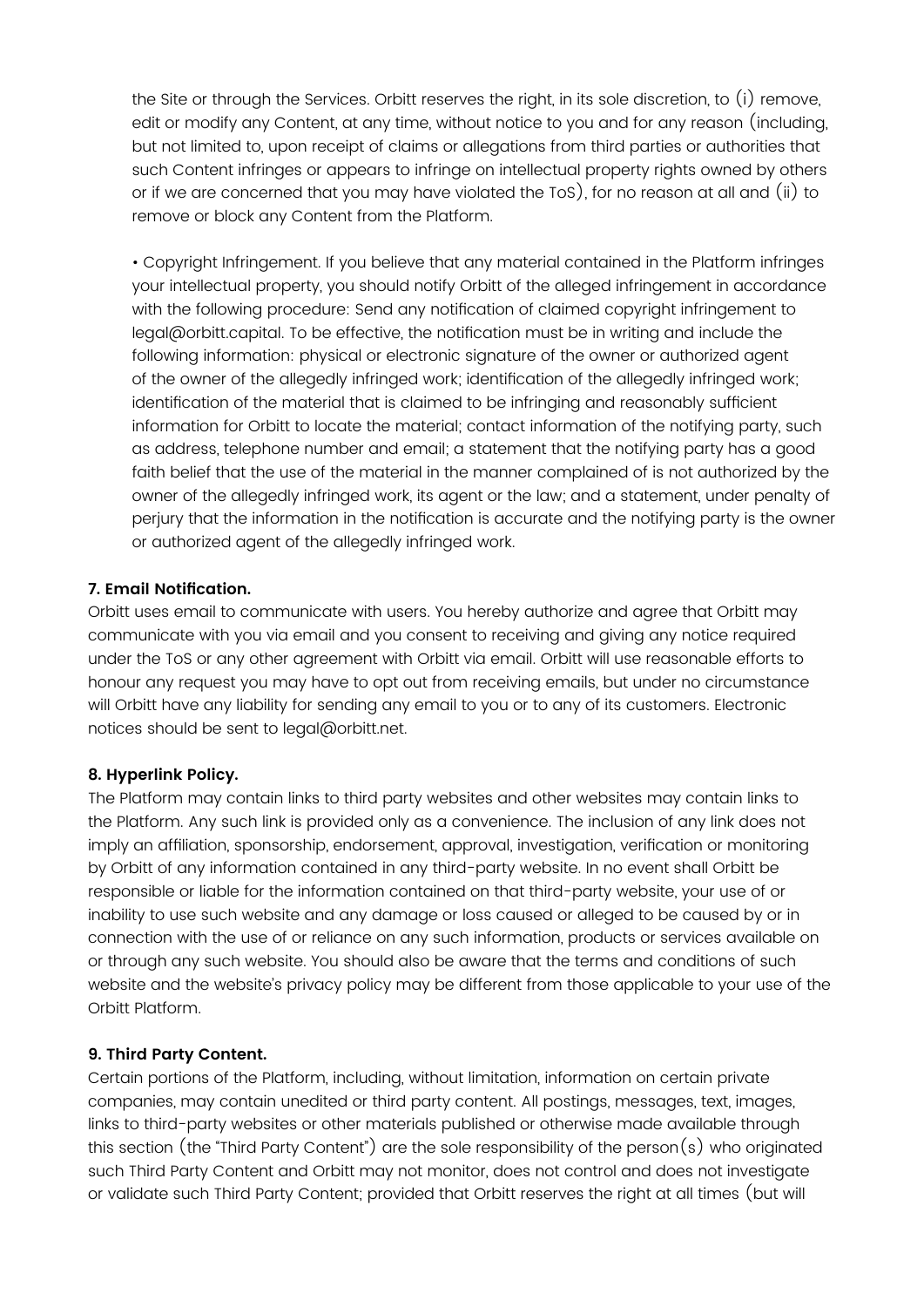not have an obligation) to remove any Third Party Content. By using this Third Party Content, you agree to not rely on the Third Party Content and understand that you may be exposed to Third Party Content that is, without limitation, inaccurate, inappropriate, misleading, unlawful, offensive or otherwise objectionable, and that Orbitt makes no representations or warranties regarding the Third Party Content and is not responsible or liable in any manner for the Third Party Content or the conduct, whether online or offline, of any user. The Third Party Content does not constitute legal or financial advice and must not be used in the place of legal counsel or financial due diligence. You should independently evaluate and verify all Third Party Content.

## **10. Payments and Billing.**

• Paid Services. Certain services on the Platform may be subject to payments now or in the future (the "Paid Services"). Please note that any payment terms presented to you in the process of using or signing up for a Paid Service are deemed part of the ToS.

• Billing. We may use a third-party payment processor (the "Payment Processor") to bill you through a payment account linked to your Account on the Platform (your "Billing Account") for use of the Paid Services. The processing of payments will be subject to any terms, conditions and privacy policies of such a Payment Processor in addition to the ToS. We are not responsible for error by a Payment Processor. By choosing to use Paid Services, you agree to pay us, all charges at the prices then in effect for any use of such Paid Services in accordance with the applicable payment terms and you authorize us, to charge or have the Payment Processor charge, your chosen payment provider (your "Payment Method"). You agree to make payment using that selected Payment Method. We reserve the right to correct any errors or mistakes that it makes even if it has already requested or received payment.

• Payment Method. The terms of your payment will be based on your Payment Method and may be determined by agreements between you and the financial institution, credit card issuer or other provider of your chosen Payment Method. If we, through a Payment Processor, do not receive payment from you, you agree to pay all amounts due on your Billing Account upon demand.

#### **11. Termination.**

We may terminate your access to all or any part of the Platform at any time, with or without cause, with or without notice, effective immediately, which may result in the forfeiture and destruction of all information associated with your membership. If you wish to terminate your Account, you may do so by following the instructions on the Site or through the Platform. All provisions of the ToS which by their nature should survive termination shall survive termination, including, without limitation, licenses of User Content, ownership provisions, warranty disclaimers, indemnity and limitations of liability.

#### **12. No Warranty; Limitation of Liability.**

• Any material downloaded, accessed or otherwise obtained through the Platform is obtained at your own discretion and risk, and you will be solely responsible for any damage to your computer system or loss of data that results therefrom. EXCEPT AS EXPRESSLY SET FORTH HEREIN, ORBITT AND ALL OF ITS THIRD-PARTY LICENSORS EXPRESSLY DISCLAIM ANY AND ALL WARRANTIES AND REPRESENTATIONS, EXPRESS OR IMPLIED, INCLUDING ANY (I) WARRANTIES OF TITLE, NON-INFRINGEMENT, MERCHANTABILITY OR FITNESS FOR A PARTICULAR PURPOSE OR USE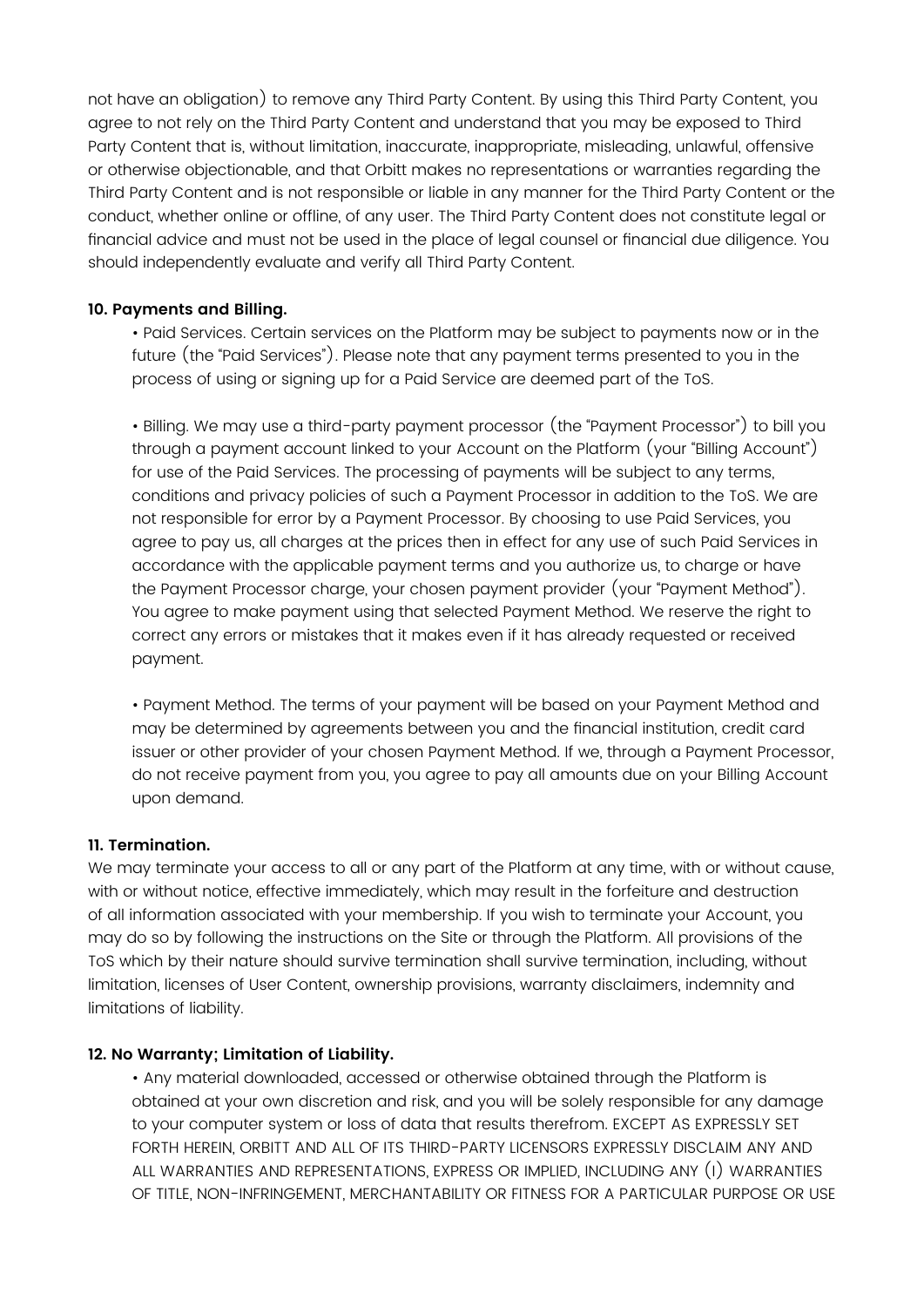AS TO THE PLATFORM, INCLUDING THE CONTENT, INFORMATION, DATA, SOFTWARE, OR PRODUCTS CONTAINED THEREIN, OR THE RESULTS OBTAINED BY THEIR USE OR AS TO THE PERFORMANCE THEREOF, (II) WARRANTIES OR CONDITIONS ARISING THROUGH COURSE OF DEALING, COURSE OF PERFORMANCE OR USAGE OF TRADE, AND (III) WARRANTIES OR CONDITIONS OF UNINTERRUPTED OR ERROR-FREE ACCESS TO OR USE OF THE PLATFORM. **ORBITT PROVIDES THE PLATFORM AND ALL COMPONENTS THEREOF ARE PROVIDED ON AN "AS IS" BASIS AND YOUR USE OF THE PLATFORM IS AT YOUR OWN RISK.** ORBITT MAKES NO GUARANTEES OR WARRANTIES OF ANY KIND AS TO THE SECURITY, ADEQUACY, COMPLETENESS, SUFFICIENCY, TIMELINESS OR ACCURACY OF ANY CONTENT OR MATERIAL AVAILABLE IN OR THROUGH THE PLATFORM, THAT ANY DEFECTS OR ERRORS WILL BE CORRECTED, OR THAT ANY CONTENT OR SOFTWARE AVAILABLE AT OR THROUGH THE PLATFORM IS FREE OF VIRUSES OR OTHER HARMFUL COMPONENTS.

• YOU HEREBY AGREE THAT ANY MONETARY CLAIMS OF ANY KIND ASSESSED AGAINST ORBITT OR ITS DIRECTORS, EMPLOYEES, AGENTS, PARTNERS, SUPPLIERS OR CONTENT PROVIDERS ARISING OUT OF OR RELATING TO THE USE OF THE PLATFORM SHALL NOT EXCEED (IN AGGREGATE) OF THE GREATER OF (I) THE TOTAL AMOUNT YOU (OR ANY OTHER USER) PAID TO ORBITT FOR THE PLATFORM DURING THE PREVIOUS TWELVE (12) MONTHS OR (II) £200. IN NO EVENT SHALL ORBITT OR ITS DIRECTORS, EMPLOYEES, AGENTS, PARTNERS, SUPPLIERS OR CONTENT PROVIDERS BE LIABLE TO YOU, OR TO ANY THIRD PARTY, FOR ANY LOST PROFITS, DATA LOSS, COST OF PROCUREMENT OF SUBSTITUTE GOODS OR SERVICES, OR INCIDENTAL, CONSEQUENTIAL, PUNITIVE, SPECIAL, COMPENSATORY OR INDIRECT DAMAGES OF ANY KIND WHATSOEVER (HOWEVER ARISING), EVEN IF ADVISED AS TO THE POSSIBILITY OF SUCH DAMAGES, REGARDLESS OF WHETHER THE CLAIM FOR SUCH DAMAGES IS BASED IN CONTRACT, TORT, STRICT LIABILITY, NEGLIGENCE OR OTHERWISE. THIS LIMITATION ON LIABILITY INCLUDES, BUT IS NOT LIMITED TO, THE TRANSMISSION OF ANY VIRUSES WHICH MAY INFECT YOUR EQUIPMENT, FAILURE OF MECHANICAL OR ELECTRONIC EQUIPMENT OR COMMUNICATION LINES, TELEPHONE OR OTHER INTERCONNECT PROBLEMS (E.G., YOU CANNOT ACCESS YOUR INTERNET PROVIDER), UNAUTHORIZED ACCESS, THEFT, OPERATOR ERRORS, STRIKES OR OTHER LABOR PROBLEMS OR ANY FORCE MAJEURE. ORBITT CANNOT AND DOES NOT GUARANTEE CONTINUOUS, UNINTERRUPTED OR SECURE ACCESS TO THE PLATFORM.

## **13. Indemnity.**

You agree to indemnify and hold harmless Orbitt, our affiliates and each of our and their respective officers, directors, agents, and employees, from and against any suit, action, claim, demand, penalty or loss, including reasonable attorneys' fees, made by or resulting from any third party due to or arising out of your (or any third party using your Account or identity in the Platform) use or misuse of the Platform, breach of the ToS or the materials it incorporates by reference, or violation of any law, regulation, order or other legal mandate or the rights of a third party. We reserve the right to assume the exclusive defence and control of any matter otherwise subject to indemnification by you, in which event you will assist and cooperate with us in asserting any available defences.

## **14. Choice of Law.**

You will resolve any claim, cause of action or dispute (together a "claim") you have with Orbitt arising out of or relating to the Platform or the ToS exclusively in London where you agree that the courts of England and Wales shall have exclusive jurisdiction. The laws of England and Wales will govern the ToS, as well as any claim that may arise between you and Orbitt, without regard to conflict of law principles. In any dispute arising under the ToS, the prevailing party will be entitled to reasonable attorneys' fees and expenses.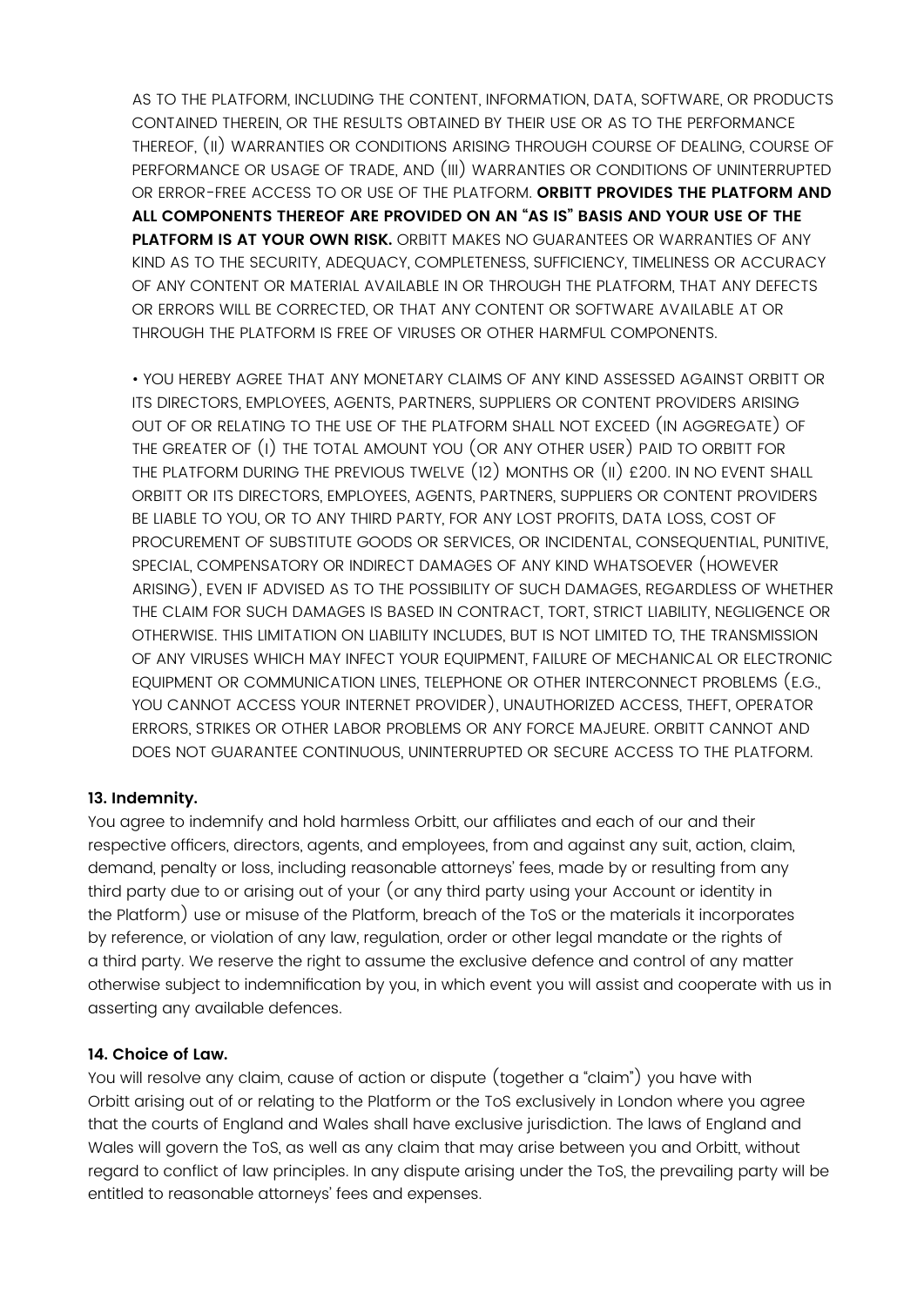• You agree that regardless of any statute or law to the contrary, any claim or cause of action arising out of, related to or connected with the use of Platform or the ToS must be filed within one (1) year after such claim of action arose or be forever banned. • This section will survive the termination of your relationship with us.

## **15. Marketing of Names.**

When you announce closed transactions via your website or press release or other broad disclosure methods, Orbitt may disseminate its own release to its constituents indicating the use of the Platform in association with said transaction. Orbitt may add your entity's name to Orbitt's Member roster, which is professionally presented from time to time on its website and in marketing materials.

#### **16. Miscellaneous.**

The ToS sets forth the entire understanding and agreement between the parties with respect to the subject matter herein (excluding the terms and conditions of any client agreement you may have entered into separately with Orbitt). We shall not be liable for any failure to perform our obligations hereunder where such failure results from any cause beyond our reasonable control, including, without limitation, mechanical, electronic or communications failure or degradation. You may not assign the ToS, or assign, transfer or sublicense your rights, if any, in the Platform. We may assign, transfer or delegate any of our rights and obligations hereunder without consent. A failure to act with respect to a breach by you or others does not waive Orbitt's right to act with respect to subsequent or similar breaches. In the event that any provision or any portion of any provision of the ToS shall be held to be void or unenforceable, the remaining provisions of the ToS (and the balance of any provisions held void or unenforceable in part only) shall continue in full force and effect. If you do not agree with any part of these terms and conditions, or you have a dispute or claim against Orbitt or its supplier or affiliates with respect to the ToS you should immediately refrain from using the Platform. No agency, partnership, joint venture, or employment relationship is created as a result of the ToS and neither party has any authority of any kind to bind the other in any respect.

## **17. International Use.**

We make no warranties that materials on Orbitt are appropriate or available for use in locations outside the U.K. and the European Economic Area. If it is illegal or prohibited in your country of origin to access or use Orbitt, then you should not do so. Those who choose to access Orbitt outside the U.K. and the European Economic Area do so on their own initiative and are responsible for compliance with all local laws and regulations.

## **18. No Investment Advice, Recommendations or Offer.**

You acknowledge that the content of Orbitt is for general, informational purposes only and is not intended to constitute an offer to sell or buy any securities, promise to undertake or solicit business, or pursue any other particular course of action and may not be relied upon in connection with any offer or sale of securities. Any person seeking to rely upon the information contained on, or made available via, Orbitt, does so at their own risk. We are not utilizing Orbitt to provide investment or other advice, and nothing on Orbitt (including but not limited to the provision of third party documentation) is to be deemed a recommendation that you buy, sell or hold, or that you are eligible to buy, sell or hold any security or other investment or that you pursue any investment style or strategy. If you require investment, accounting, tax or legal advice, you should consult with your own advisors with respect to your individual circumstances and needs.